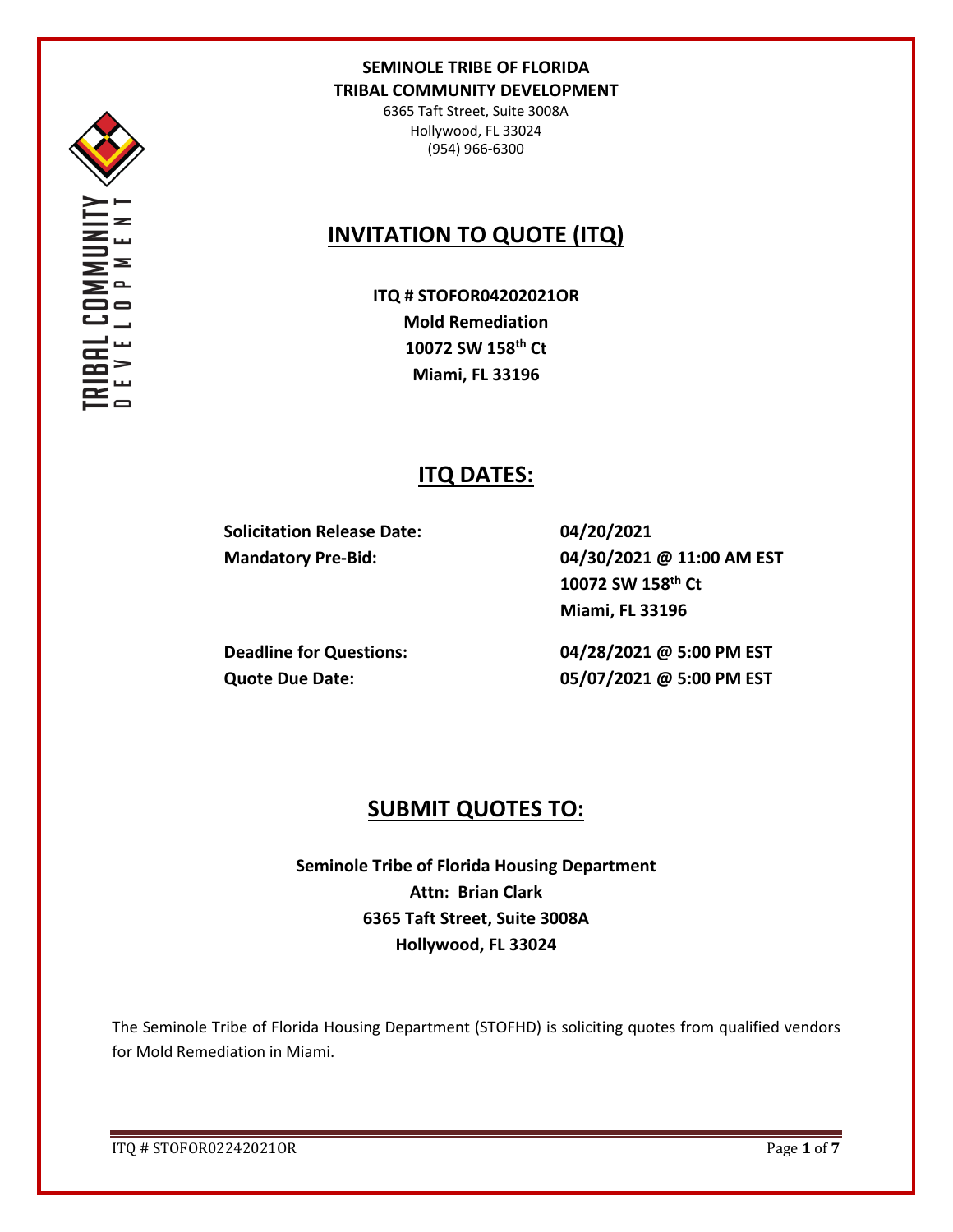6365 Taft Street, Suite 3008A Hollywood, FL 33024 (954) 966-6300

## **SECTION 1: INTRODUCTION AND INSTRUCTIONS**

#### **1.0 INTRODUCTION**

This ITQ provides prospective firms with sufficient information to enable them to prepare and submit quotes to the Seminole Tribe of Florida Housing Department (STOFHD) for The STOFHD is initiating this competitive ITQ to qualified Vendors who are in the business of providing General Contractor Services, capable of completing numerous job functions/services in a timely manner and therefore, seeks to enter into an Agreement with that Vendor.

### **1.1 INSTRUCTIONS**

This Invitation to Quote (ITQ) contains the instructions governing the quotes to be submitted and the material to be included therein; as well as any mandatory requirements that must be met to be eligible for consideration. All requests for clarification and/or any additional questions regarding this ITQ must be submitted via email to: BrianClark@semtribe.com

Seminole Tribe of Florida Housing Department:

 ATTN: **Brian Clark 6365 Taft Street, Suite 3008A Hollywood, FL 33024**

A mandatory pre-bid meeting at the home is scheduled for **Friday April 30th, 2021 @ 11am**

**Only those email or sealed quotes received in this Hollywood Housing Department office on or before the Due Date and time will be eligible for consideration. Any quote received after the Due Date and time, regardless of the method of delivery, will be discarded**.

The STOFHD hereby notifies all bidders that if your quote is selected, you will be required to enter into a formal contract with the Seminole Tribe of Florida for the services you are bidding. You will also be required to meet all company vendor, insurance and certification requirements.

The STOFHD reserves the right to reject any or all quotes, to waive formalities or informalities, and to award contract, either in whole or in part. The right is also reserved to select minority vendors and/or vendors with tribal member ownership.

All quotes submitted become the property of STOFHD upon receipt. The content of all quotes shall be kept confidential until an award is made, after which such content will no longer be kept confidential, except as noted therein.

ITQ # STOFOR02242021OR Page **2** of **7**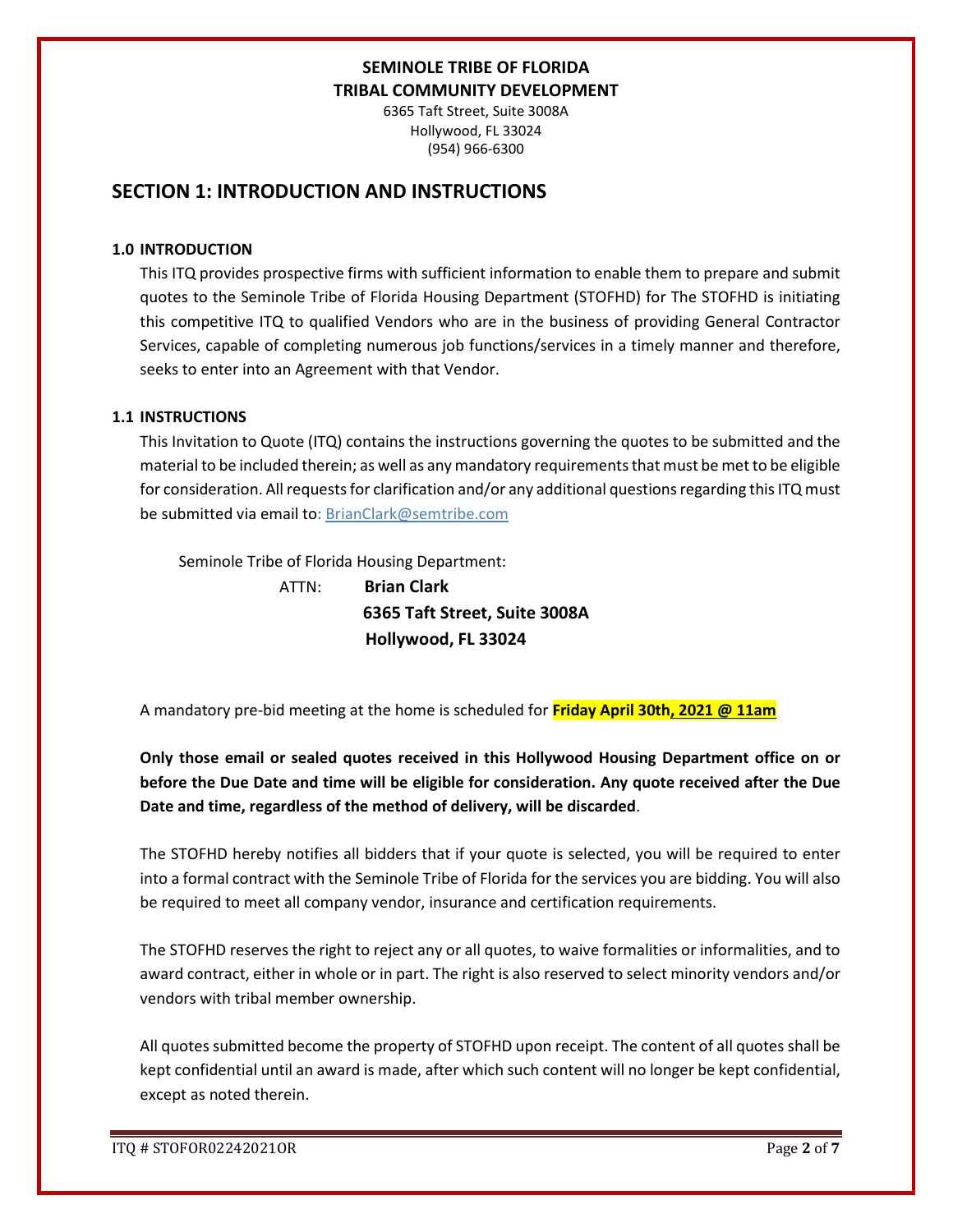6365 Taft Street, Suite 3008A Hollywood, FL 33024 (954) 966-6300

## **SECTION 2: GENERAL REQUIREMENTS**

### **2.0 OBJECTIVE**

The objective of this ITQ is to provide sufficient information to enable qualified Respondents to submit written quotes. This ITQ is neither a contractual offer nor a commitment to purchase any products or services. All information contained in the quote must be legible. Any and all corrections and or erasures must be initialed. **Each quote shall be signed in ink by an authorized representative of the respondent**. The contents of the quote submitted by the successful respondent of the ITQ may become part of the contract awarded as a result of this solicitation.

#### **2.1 SCOPE OF WORK (SOW)**

The Scope-of-Work ("SOW") contained in the Attachments describes the services expected for a Contractor to provide the STOFHD. Respondent must ensure that all such services contained in the SOW are provided for in every particular and shall meet or exceed the level of quality, availability, features, functionality, frequency, accuracy, and performance.

The silence of specifications or requirements as to any detail contained in this document or any of the attachments or exhibits, or the apparent omission from any specifications or requirements, or a detailed description concerning any point, shall be regarded as meaning that only the best commercial practices shall prevail and that only material and workmanship of the finest quality are to be used. All interpretations of the Scope of Work shall be made on the basis of this statement.

#### **2.3 NOTIFICATION**

Each respondent submitting a quote in response to this ITQ will be notified in writing as to acceptance or rejection of their quote. Release of notification letters should be within sixty (60) days of the quote submission date. STOFHD reserves the right to delay this action if it is deemed to be in the best interests of STOFHD.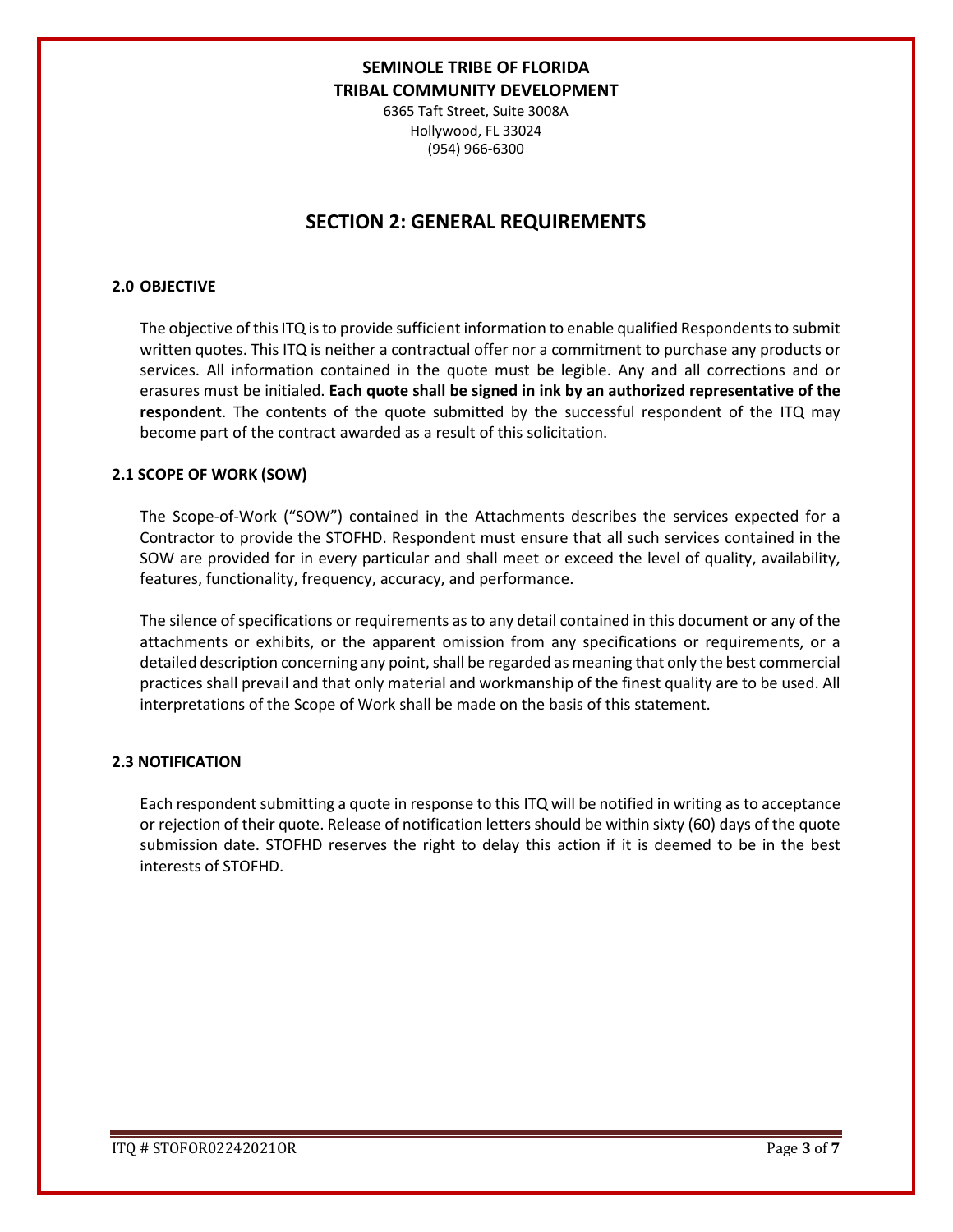6365 Taft Street, Suite 3008A Hollywood, FL 33024 (954) 966-6300

# **Housing Standardized Request for Repairs/Construction**

## **Bathroom:**

- All wood cabinets are required at all times, when like for like is stated if current cabinet is particle board, include in the bid the price to replace with all wood
- Dur-rock on walls in the shower or tub area
	- o All joints, corners and around windows must be sealed with red guard
	- o Extend the Dur-rock 2' on all sides beyond the shower or tub
- Shower floor mortar bed, no foam or any other products should be used
	- o Minimum 2-4% pre-slope
- Liner should be water tested for 24 hours
	- o Minimum 6 inches
- All floor tile should be slip/skid resistant
- Shower floor tile should be a maximum of 2x2 mesh
- Provide backing for all walls inside tub/shower area between 32" and 38"
- Faucets should be Kohler or Delta
- From shower diverter to shower head piping must be copper tubing and copper fittings
	- o Secure the diverter and pipe fittings securely
- When tiling the walls extend 2 feet passed the shower or tub
- ADA bathroom the entire bathroom must be tile a minimum of 4 feet
- All toilets must be Kohler highline
- All exhaust must be vented through the roof or soffit
	- o The exhaust fan and light for the bathroom must be on the same switch
- All paint must be high gloss

#### **Kitchen:**

- All wood cabinets are required at all times, when like for like is stated if current cabinet is particle board, include in the bid the price to replace with all wood.
- All sinks should be deep double drop in sinks
- Faucets should be Delta with a pull out spray hose
- Moisture resistant (purple) drywall
- Cabinet screws should be a minimum of  $2 \frac{1}{2}$  inches
	- o Efforts should be made to find a stud
- If drywall is removed from floor to ceiling, blocking must be provided for upper and lower cabinets
- All microwave and kitchen hoods must be exhausted outside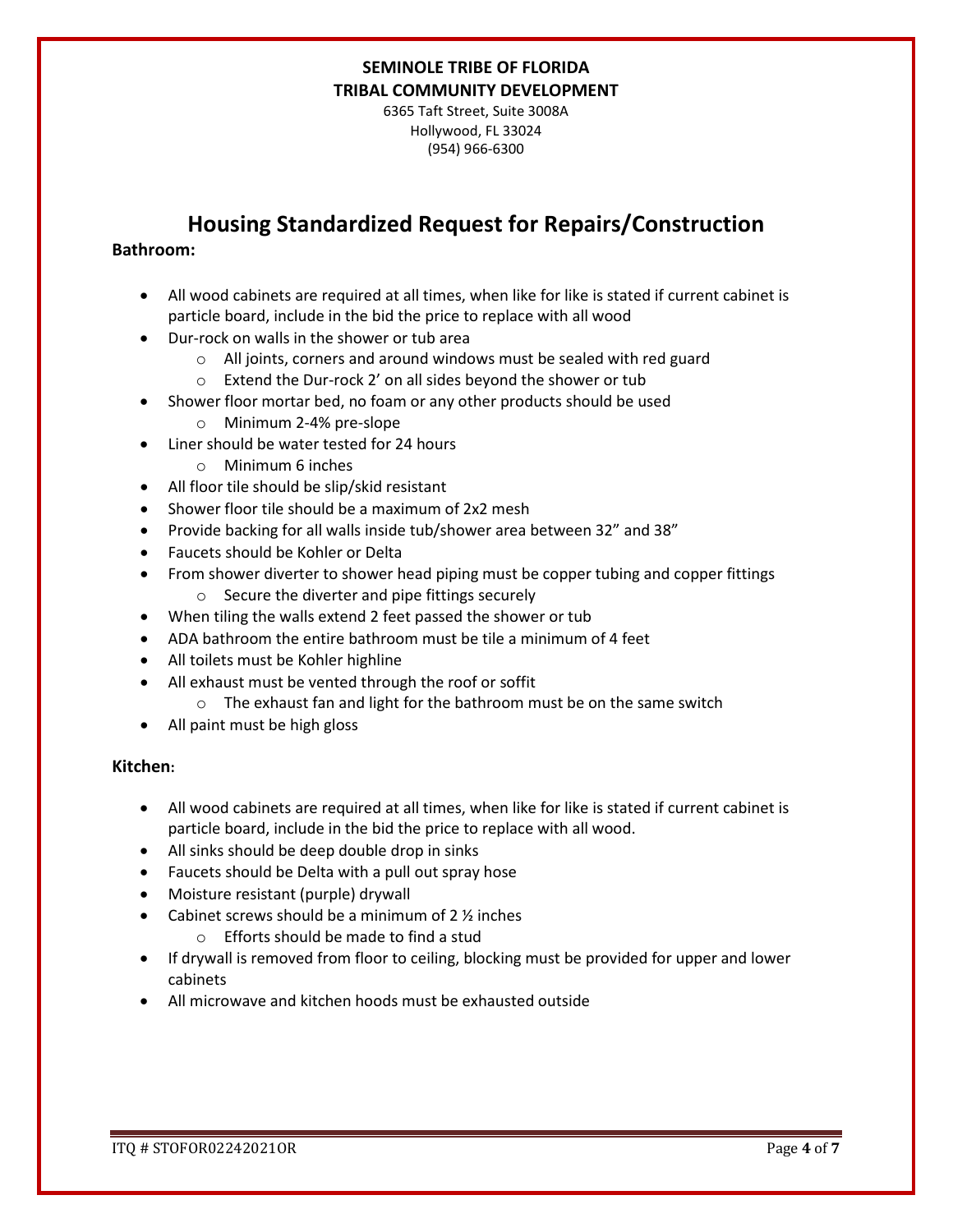6365 Taft Street, Suite 3008A Hollywood, FL 33024 (954) 966-6300

### **Mechanical/HVAC:**

- All AC units must be installed on a metal stand with a secondary pan and connect float switch
- A primary float switch must be installed and connected
- When replacing duct work all joints and seams must be taped and mastic
- All new HVAC units must be a minimum of 16 seer
- All flexible ducts must be a minimum of R8 R-value
- All disconnects should be the pull type non-fuse
- Rheem, Goodman, Night and Day units preferred
- Caulk around all AC vents
- Keyed lockout caps must be on all units

### **Water Heaters:**

- GE brand, replaced like for like gallon size
- Drain pan required
- TRV piped to the outside
- All water heaters should have a separate shut off switch
- New code required Energy conservation code chapter 4
- Heat traps are mandatory

### **General Notes:**

- Schedules must be submitted with all bids and updated any time there is a change
- Contractors are expected to work Monday-Friday, 8:00am-5:00pm unless otherwise specified by the project manager
- When installing new drywall in bedroom, living room etc., backing must be provided for TV's being mounted on the wall
- Place a chase and an outlet at the same area where backing is located
- Seal all recess lighting, caulk the lights to the ceiling
- Caulk around all exterior lights
- All exterior light fixtures must be LED
- Any penetration that are made through the wall to the exterior must be caulked or sealed
- Any new gutters must have leaf guard
- Any roof repairs/replacement must follow Miami-Dade standards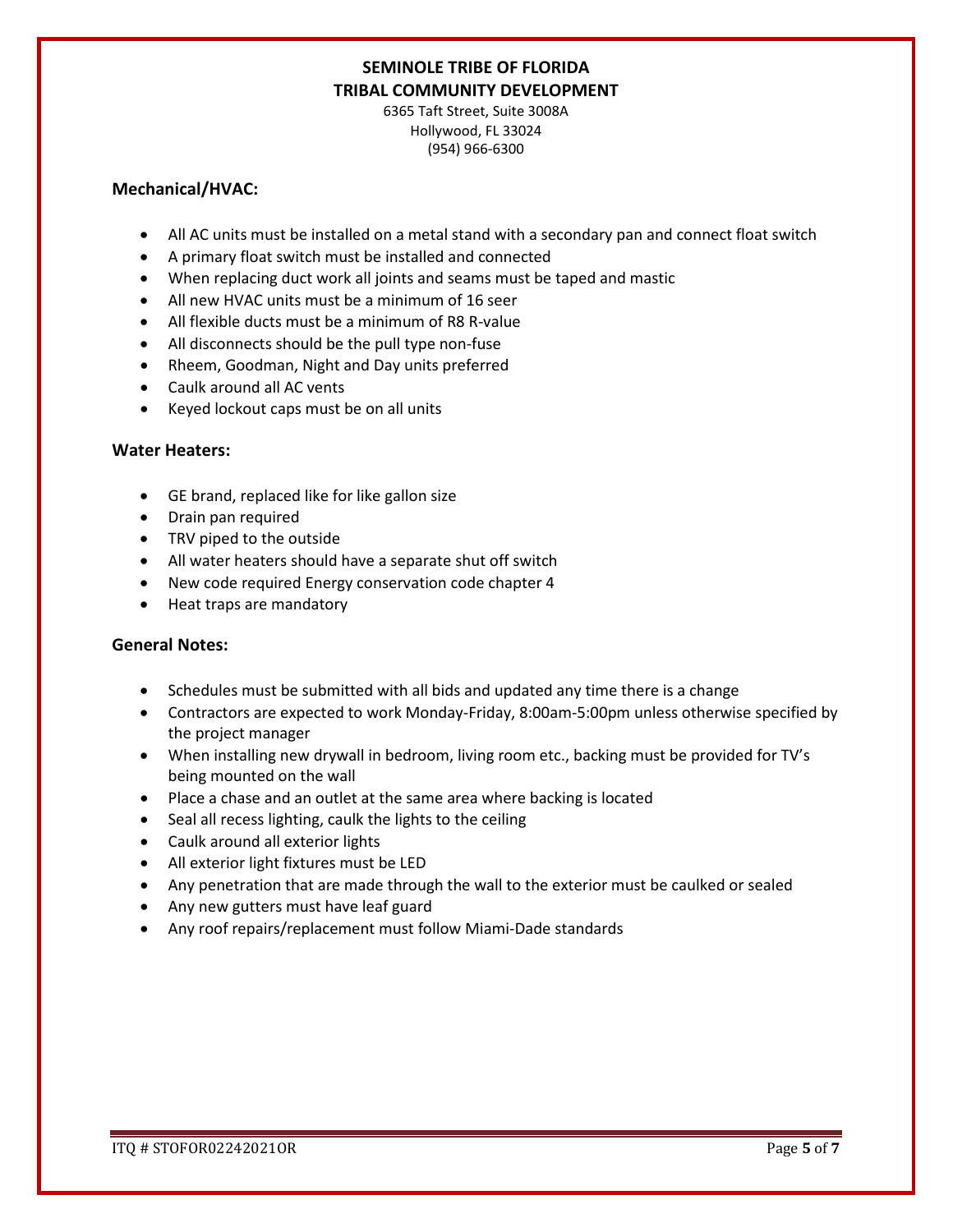6365 Taft Street, Suite 3008A Hollywood, FL 33024 (954) 966-6300

# **Scope of Work Mold Remediation**

- Supply all labor and materials.
- Provide a 'Port-a-Potty' for your workers when job is expected to take longer than two days.-Tribal Members have the right to decline this.
- All work performed shall be as per code(s).
- Place drop cloths, wall curtains, etc. to protect existing finishes, equipment, furniture, etc.
- **Schedule of Values and proposed Schedule shall be submitted with proposals.**
- Supply all drawings/prints and any other documentation needed by the Building Department.
- Clean up jobsite daily and before the final inspection of the completed job.
- Contact Housing Department for final inspection, prior to leaving the jobsite.
- •

## **Mold Remediation**

### **Master Bathroom**

- Set up containment area.
- Place an Air Scrubber inside the contained work area and run continually until the mold remediation portion of the project has been completed.
- Remove Entire Shower assembly, including two foot past on west end and to the door on south end.
- Perform water test on outside of house near door to make sure water not penetrating.
- Fix any plumbing leaks in wall.
- Replace Diverter.
- Install new shower pan with curb.
- Replace Durock
- Install new tile in shower assembly including walls and floors
- Install new Shower door.
- Paint whole bathroom.

### **Contractor/Vendor Requirements:**

- Vendor is responsible for obtaining permits and permit fees (if applicable).
- Vendor is responsible for scheduling all in-progress, partial and final inspections with the Local Building Department. The vendor shall have a representative on site at time of inspection with the original permit, and NOA(s) or Product approval #'s on site.
- A schedule is required for each project and must be provided before a PO is requested.
- Send all invoices to [invoices@semtribe.com](mailto:invoices@semtribe.com) and copy the project manager. DO NOT email invoices directly to the Housing Department.

ITQ # STOFOR02242021OR Page **6** of **7**